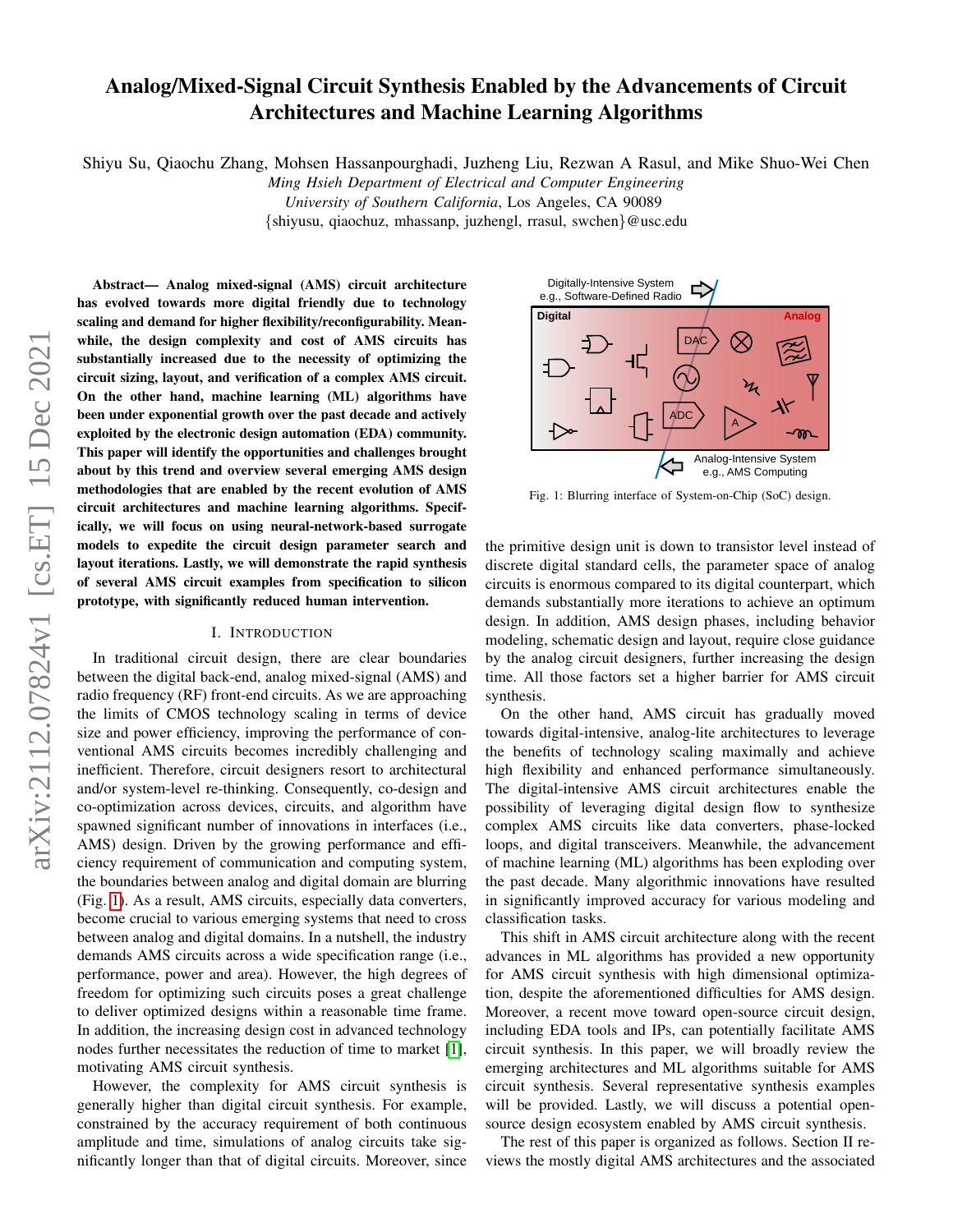<span id="page-1-0"></span>

Fig. 2: (a) Digitally-assisted (b) mostly digital and (c) digital-like architectures.

techniques that favor design automation, especially standard digital design tools and flows. Next section III discusses the new opportunities in rapid AMS circuit synthesis enabled by the deep learning algorithms, focusing on the NN-based surrogate model for circuit parameter search. Design examples are provided in section IV. Section V describes the vision on open-source AMS design, followed by section VI which concludes the paper.

# II. DIGITAL-EMPOWERED AMS ARCHITECTURES

The key motivation of pushing AMS circuits towards more digitally-intensive architecture stems from the fact that analog circuits cannot leverage the CMOS technology scaling intrinsically as much as the digital circuits, in terms of both circuit performance and design cost. Due to the limited benefits offered by the scaling, architecture innovation has been the main driver of AMS circuit/system performance improvement [\[2\]](#page-6-1) and [\[3\]](#page-6-2). As the CMOS technology has advanced to 5nm and below, the short-channel transistors continue to favor mostly digital AMS architectures with performance and cost advantages [\[4\]](#page-6-3).

To illustrate the recent evolution of AMS circuits, we roughly divide the AMS architectures into three categories, as shown in Fig. [2.](#page-1-0) Starting around year 2000, applying digital signal processing techniques to assist or relax the analog circuit design became an active area of research (Fig. [2\(](#page-1-0)a)). Motivated by [\[5\]](#page-6-4) circuit designers pushed the performance of data converters and clock, which aimed to replace most analog signal conditioning by digital signal processing (DSP), making the system highly flexible (Fig. [2\(](#page-1-0)b)). However, depending on the application, extremely high-performance data converters and PLLs might diminish the overall system efficiency. In such scenario, keeping some analog conditioning in the system while approximating the analog behaviors with digital-like operations can be a promising alternative (Fig. [2\(](#page-1-0)c)). In the rest of this section, we elaborate those three types of AMS architectures in the context of AMS circuit synthesis.

### *A. Digitally-Assisted AMS Design*

A major challenge in an AMS design is the fundamental trade-off between the area of the device and its mismatch. Larger device provides better matching but also leads to higher cost and lower speed. As transistors have been scaled down to 65nm and smaller, digital signal processing can relax the matching requirement of analog circuits with decent powerand area-efficiency. In [\[6\]](#page-6-5), digital calibration is used to relax the precision requirement of the residue amplifier in a pipeline analog-to-digital converter (ADC) for significant power and area saving. Likewise, [\[7\]](#page-6-6) proposed a background calibration technique based on adaptive filters to compensate for the nonlinearity of analog circuits in the ADC. More comprehensive calibration techniques have enabled new regime of high-performance ADCs [\[8\]](#page-6-7). Similarly, advanced digital predistortion and noise shaping techniques have been developed for wideband and high dynamic range digital-to-analog converters (DACs) [\[9\]](#page-6-8)–[\[11\]](#page-6-9). In addition to the performance enhancement, the above digital calibrations also reduce the analog complexity and ease the design automation.

# *B. Mostly Digital AMS Architectures*

In parallel, designers have demonstrated mostly-digital architectures in the direct sampling receiver [\[12\]](#page-6-10) and DACbased transmitter [\[13\]](#page-6-11) using high-performance data converters for superior system flexibility. Such architectures have also been broadly explored for various AMS component blocks to leverage the increasing digital signal processing capability in advanced nodes. One such example is the digital phaselocked loop (DPLL), which has attracted much attention lately [\[14\]](#page-6-12)–[\[19\]](#page-7-0). By pushing the control processing unit into digital domain completely, DPLL shows impressive robustness against process, voltage and temperature (PVT) variations and intrinsically allows digital calibration algorithms to improve the performance. More importantly, DPLL can be synthesized using standard digital design flow thanks to its mostly digital architecture. Fully synthesized DPLLs have demonstrated a significantly reduced implementation overhead with performance close to that of analog PLLs [\[15\]](#page-7-1), [\[20\]](#page-7-2). Similarly, digital low-dropout regulator (DLDO) was proposed for low-noise and low-supply voltage applications [\[21\]](#page-7-3). Digitally-intensive dual-rate hybrid DAC was used to achieve high-speed and high-resolution simultaneously [\[22\]](#page-7-4). Likewise, thanks to its minimum analog complexity among the ADC architectures, successive approximation register (SAR) topology has been widely adopted [\[23\]](#page-7-5), [\[24\]](#page-7-6). Since SAR ADC performs the conversion sequentially, the conversion rate inevitably slows down, as shown in the speed and complexity trade-off in Fig. [3.](#page-2-0) Time interleaving technique is typically utilized [\[25\]](#page-7-7) to boost up the rate.

### *C. Digital-like AMS Operations*

Another ongoing trend in AMS design is to use digital gates to achieve or approximate the analog functionalities in order to advance the circuit performance and reduce the design cost. Consider time-based ADC as an example. In recent years, the trend to operate time-based ADC above GHz sample rate has increased significantly. The ADC usually consists of a voltageto-time converter for encoding the voltage information into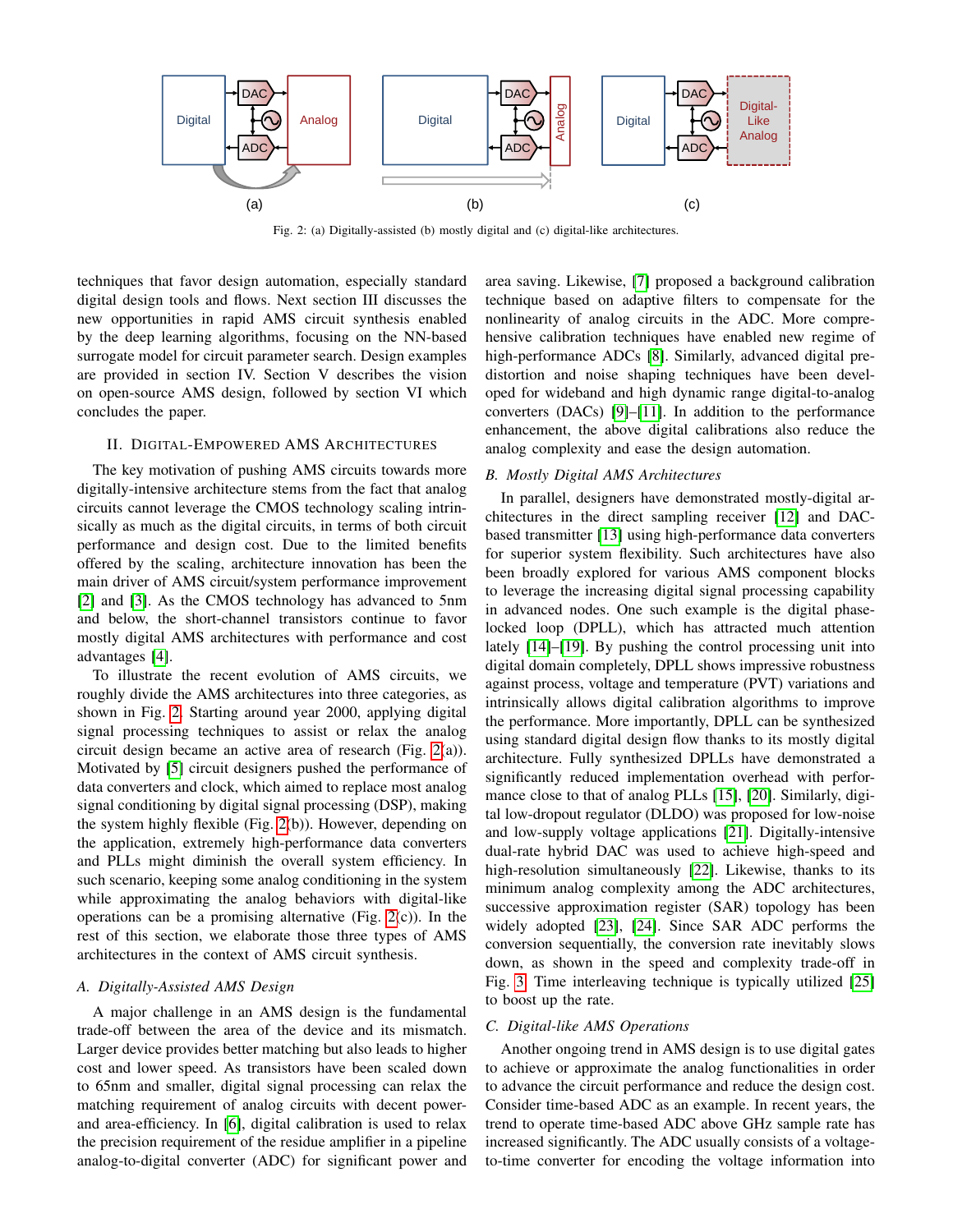<span id="page-2-0"></span>

Fig. 3: ADC architecture trade-off.

time domain and a time-to-digital converter (TDC) for quantizing the time. The TDC is either a delay-line or a voltagecontrolled oscillator [\[26\]](#page-7-8)–[\[29\]](#page-7-9) and can be implemented by inverters and flip-flops only. Due to the smaller size of the digital circuits, fewer routing parasitics are expected in timebased ADCs. Moreover, digital circuits can achieve fast speed in advanced technology nodes without consuming too much power. As a result, the delay line based TDCs in [\[30\]](#page-7-10) and [\[31\]](#page-7-11) have reached up to 5GS/s using a single channel, which was previously only possible using Flash ADC or excessive paralleling (i.e., time interleaving), incurring significant area and power overhead. Along the same line, a design automation flow for a mostly digital voltage-controlled oscillator (VCO) based delta-sigma ADC has been proposed and demonstrated recently [\[32\]](#page-7-12). Custom library and flow were combined with the digital design flow and scaling benefits were shown by comparing different processes. Likewise, [\[33\]](#page-7-13) proposed a complete design automation flow including logic synthesis, placement, and routing schemes for time-domain computing circuits. In similar manner, [\[15\]](#page-7-1) utilized NAND gates to implement the current digital-to-analog converter (DAC) for a current-controlled ring oscillator. A digital-based operational amplifier [\[34\]](#page-7-14) was proposed as well, blurring the boundary between analog and digital circuits. Furthermore, a synthesized switched-R-MOSFET-C analog filter was demonstrated using digital standard cells [\[35\]](#page-7-15). In addition to these baseband circuit blocks, [\[36\]](#page-7-16) and [\[37\]](#page-7-17) approximated the amplitudevarying (i.e., analog) impulse response of an RF filter with a constant amplitude but a time-varying binary (i.e., digitallike) impulse response, such that the frequency responses are similar within a certain band of interest. Based on the specifications, the impulse response of a target filter is first designed using standard digital filter design flows, such as the FDA tool in MATLAB, followed by the time approximation via pulse-width modulation (PWM). In principle, such digitallike or time approximated AMS circuits favor the digital EDA tools [\[38\]](#page-7-18), however specialized algorithms may be needed [\[33\]](#page-7-13), [\[39\]](#page-7-19). **EXERCT AND THE CONFERCT CONFERCT CONFERCT CONFERCT CONFERCT CONFERCT CONFERCT CONFERCT CONFERCT CONFERCT CONFERCT CONFERCT CONFERCT CONFERCT CONFERCT CONFERCT CONFERCT CONFERCT CONFERCT CONFERCT CONFERCT CONFERCT CONFERC** 

### III. NN-ASSISTED AMS DESIGN

To achieve a complete AMS circuit synthesis, one cannot solely rely on the architecture innovation by incorporating mostly digital design. New design methodology for AMS circuits is essential to tackle the grand challenges posed by advanced technology nodes (16nm and below), which results

<span id="page-2-1"></span>

- The device dimension is more discrete, yielding less degree of freedom for circuit sizing.
- Layout design rule is more complicated and constrained and hence harder for manual design.
- The device model and the layout parasitic extraction are more complex, dramatically increasing the simulation time.

Consequently, it is extremely costly to design a close-to optimal AMS circuit. Therefore, AMS circuit synthesis with reduced design efforts and sufficiently good performance is highly desirable.

AMS synthesis cast a long research history with various approaches demonstrated in the past decades. The paper focuses the model-based methods due to their fast evaluation speed, reusability, and low computational cost. In the early days, the designers coded all the circuit knowledge in a hierarchical fashion [\[40\]](#page-7-20) and synthesized relatively small circuit blocks like amplifiers. Geometric programming was also proposed to cast the Op-Amp design into a convex optimization problem [\[41\]](#page-7-21) and later utilized for automating the design of analog PLL [\[42\]](#page-7-22) and pipeline ADC [\[43\]](#page-7-23). Other surrogate models such as support vector regression [\[44\]](#page-7-24), [\[45\]](#page-7-25), neural network (NN) [\[46\]](#page-7-26), and Gausian process model [\[47\]](#page-7-27), [\[48\]](#page-7-28) have been widely explored for reducing the computational costs and model preparation overhead. Among the approaches, the NN regression outperforms others since it has more tunable hyperparameters, enabling accurate modeling of circuits which exercise a sophisticated non-linear function [\[49\]](#page-7-29), [\[50\]](#page-7-30). Therefore, NN has been deployed in many computer-aided design (CAD) tools. In the rest of this section, we elaborate on the use of NN-based surrogate model for AMS design.

#### *A. NN-based Surrogate Model and Parameter Search*

A surrogate model can replace the SPICE model to avoid expensive SPICE simulations, especially the post-layout simulations in advanced technology nodes (Fig. [4\)](#page-2-1). A NN surrogate model was proposed to characterize the circuit's metrics in [\[51\]](#page-7-31), [\[52\]](#page-7-32). A single NN model was used to predict the metrics of a circuit as simple as a single-stage amplifier or as complex as a PLL [\[53\]](#page-7-33). Unfortunately, similar to other regression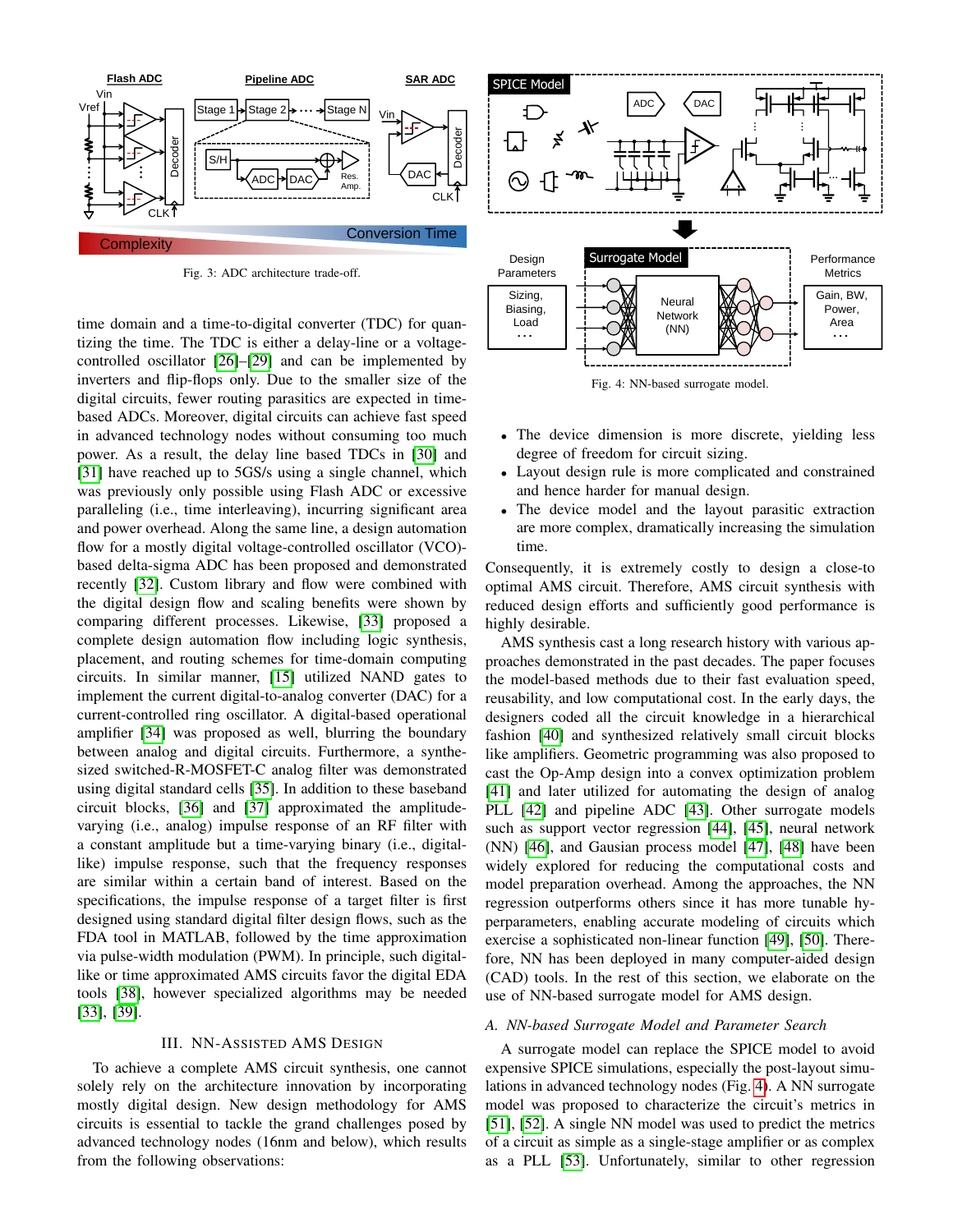<span id="page-3-0"></span>

Fig. 5: Concept of CCI-NN.

methods, NN exhibits an increase in regression error when the target circuit is larger. Therefore, the hierarchical design method divides a complex system into smaller sub-circuits called modules and models these modules using regression. With behavioral or functional models, the modules' metrics are then related to the system specifications. NN herein plays the role of module-level characterization [\[54\]](#page-7-34). In contrary, [\[55\]](#page-7-35) used the NN to model the metrics-to-parameters function of the modules and used the trained model to set the initial parameter values for further optimization using SPICE simulations. [\[50\]](#page-7-30) suggested to perform a global search with the genetic algorithm using SPICE simulations at first, then train the NN model using data points in the vicinity of global search outcome, and finally perform local optimization using the trained model to further improve the performance. Although, the approach is efficient in enhancing the optimization speed, the NN model needs to be trained every time the global optimization is performed and cannot be reused as a result.

In general, conventional hierarchical design fails to model the system properly when interactions among the modules become more extensive. Precise system modeling requires proper interface characterization, without which interface problem occurs. The module linking graph (MLG) concept first introduced in [\[56\]](#page-7-36) accommodates a platform where the modules' interface can be part of the system modeling. MLG is a directed graph containing the modules as the vertices and the direction of the edges shows the cause and effect relations between two modules. Since estimating system specification with MLG requires many iterations, NN modeled modules are used in [\[56\]](#page-7-36) but only for global optimization. Combining global optimization and sufficiently accurate NN models accelerates the search process while delivering nearly optimal results. After global optimization, [\[56\]](#page-7-36) proposed to perform local optimization with SPICE simulations, removing the least significant parameters based on their gradients. The algorithm, called MOHSENN, can rapidly synthesize various AMS circuits with comparable or even better performance than manual design from an experienced designer.

The idea of MLG was further explored in [\[57\]](#page-7-37). Referred to as circuit connectivity inspired NN (CCI-NN), the NN



Fig. 6: Transfer learning from schematic to layout models.

structure was customized according to the circuit connection. The method achieves higher accuracy compared to the conventional fully-connected network (Fig. [5\)](#page-3-0) given the same number of training data. Alternately, CCI-NN requires less training data to achieve the same model accuracy as a fully-connected network. Also, the network only requires a single dataset generated from the system simulations and does not need multiple training dataset for the modules and behavioral or functional modeling between modules' metrics and systems' specifications. CCI-NN can inherently learn the module-tosystem relations and model the interfaces among the modules better. [\[57\]](#page-7-37) showed that for proper modeling of an 8-bit 20GS/s current-steering DAC, CCI-NN required at least four times less training data compared to the regression models using conventional fully-connected NN.

### *B. Transfer Learning*

Despite the promising efficiency and accuracy of the approaches, most works mentioned above only focus on the schematic design in a particular technology node without considering PVT variations. To leverage the trained surrogate model when the design conditions are changed, [\[58\]](#page-7-38) proposed a transfer learning (TL) technique. Instead of training the NN model from scratch with a large number of samples from the time-consuming post-layout simulations, the TL technique starts from an existing schematic-level circuit model, attaches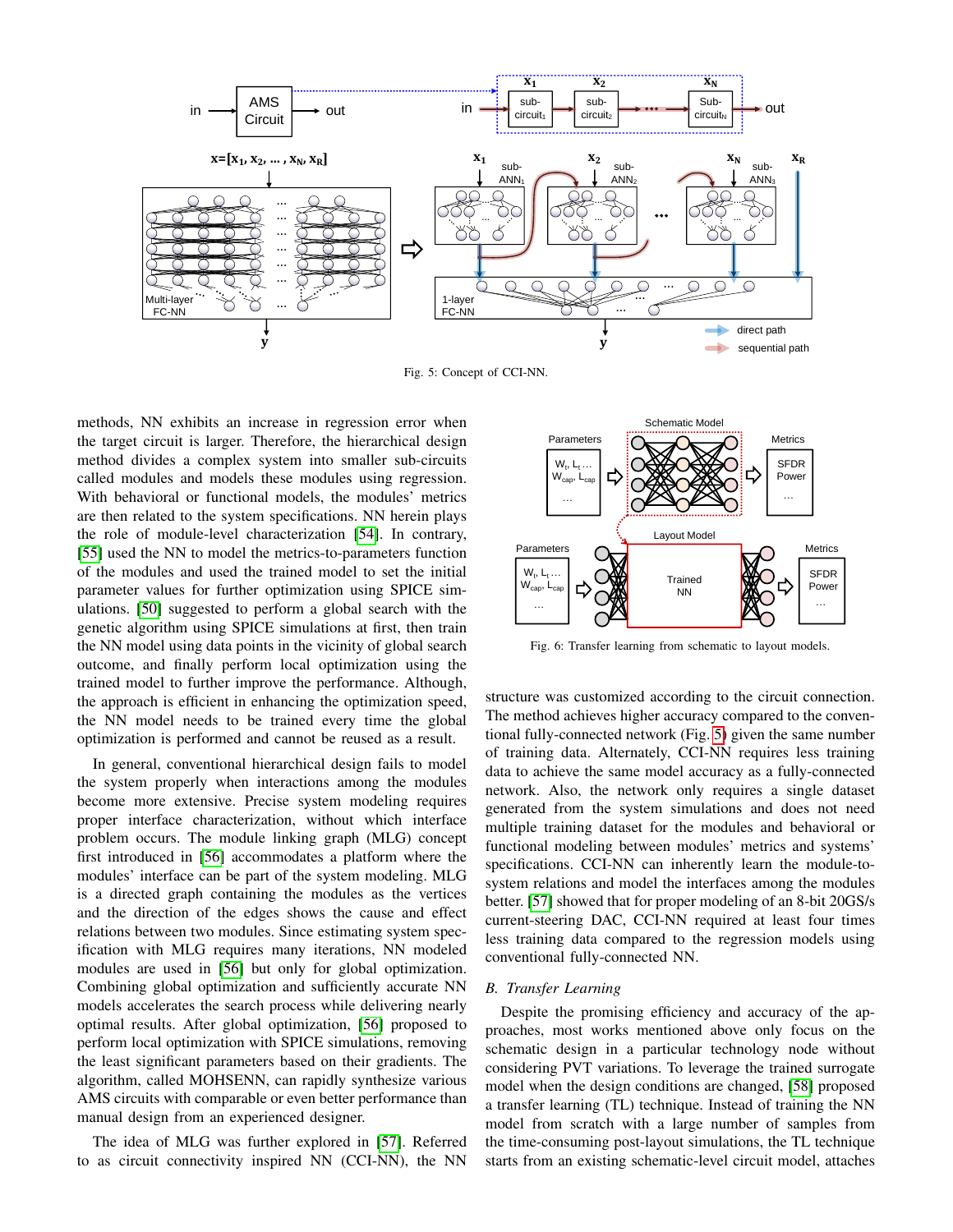

Fig. 7: Training data generation with (a) typical transient simulation; (b) CEPA.

one input linear layer and one output linear layer to the trained model, and only trains the new layers with a few post-layout samples. For the first time, [\[58\]](#page-7-38) efficiently incorporated the layout parasitic information into the circuit surrogate model. Proved by experiments, this modeling method can effectively reduce the required training samples for a layout-level circuit model while maintaining a high modeling accuracy.

With this highly-efficient approach, [\[39\]](#page-7-19) has successfully demonstrated a layout-aware AMS design flow from specification to layout, using an AMS filter as the test vehicle. [\[59\]](#page-7-39) took one step further and applied TL to train a siliconlevel circuit model and design the circuit incorporating both layout- and silicon-level information. This way, the NN-based approach for sophisticated AMS design has been significantly enhanced. Details of those design examples will be discussed in the next section.

## *C. Verification*

SPICE simulation plays an important role in the AMS circuit synthesis. For example, one would rely on accurate simulation results for validating the synthesized circuit. Unfortunately, AMS circuit simulations, especially transient simulations, are typically time-consuming because of the inherent complexity of the SPICE models and the required number of samples for FFT evaluation. To address these limitations, simulations of unsatisfactory designs can be terminated according to early-stage simulation results, which can potentially save a significant amount of machine computation time. Some physical and empirical formulas can quickly estimate the performance but lack high accuracy of judgment. [\[60\]](#page-7-40) proposed a convolutional neural network (CNN) based early performance assertion scheme, named CEPA, for fast and accurate verification. CEPA takes a short duration of a transient waveform to predict the satisfaction of the target specifications, which are typically obtained in the frequency domain after long transient simulations. Trained with a few samples, the CNN can extract both human-recognizable and -unrecognizable features from the short transient waveform and use such features for performance prediction. Note that the learned features from the schematic simulations can be transferred to the post-layout model, with only a small number of training data from the post-layout simulation. As an application, CEPA can quickly narrow down the feasible design

<span id="page-4-0"></span>

Fig. 8: Proposed design flow based on AMPSE.

parameter space, which helps to sample the training data for the NN-based surrogate model and hence expedite the whole parameter search process.

# IV. PROPOSED DESIGN FLOW AND EXAMPLES FOR AMS **SYNTHESIS**

### *A. Analog/Mixed-signal Parameter Search Engine*

Fig. [8](#page-4-0) shows the proposed design flow based on an opensource AMS circuit generator, called Analog/Mixed-Signal Parameter Search Engine (AMPSE) [\[61\]](#page-7-41), [\[62\]](#page-7-42). First, AMPSE developers select promising circuit architectures from known good designs (KGD), break them into smaller modules, and parameterize the modules. Then, the developers make testbenches for characterizing each module and build MLG based on the connection between the modules. After the preparation, modeling and parameter search can be fully automated without human in the loop. NN serves as the surrogate model to represent the mapping between the design parameters and performance metrics. The model is trained with a dataset generated from the SPICE simulation, which is assisted by CEPA for reduced training efforts. Transfer learning is applied to incorporate post-layout information for improving the modeling accuracy. When the surrogate models of all the modules are prepared, they are used for global parameter search by connecting the models using MLG and applying gradient-based search algorithms. Thanks to the fast inference of NN, the search process is accelerated by orders of magnitude compared to the SPICE simulation based global search. AMPSE also suggests local optimization with SPICE model to fine-tune the circuit performance. Owing to the decent accuracy achieved by the surrogate model, the optimum design can be expected near the parameter candidates from the global search stage. Hence, the local optimization requires only a small number of iterations. For final verification, the SPICE simulation with the combined netlist is performed in the end. The whole AMPSE flow leverages both designer's knowledge and the recent advancement in machine learning and optimization, demonstrating highly automated and fast AMS circuit generation with a wide specification range and high performance.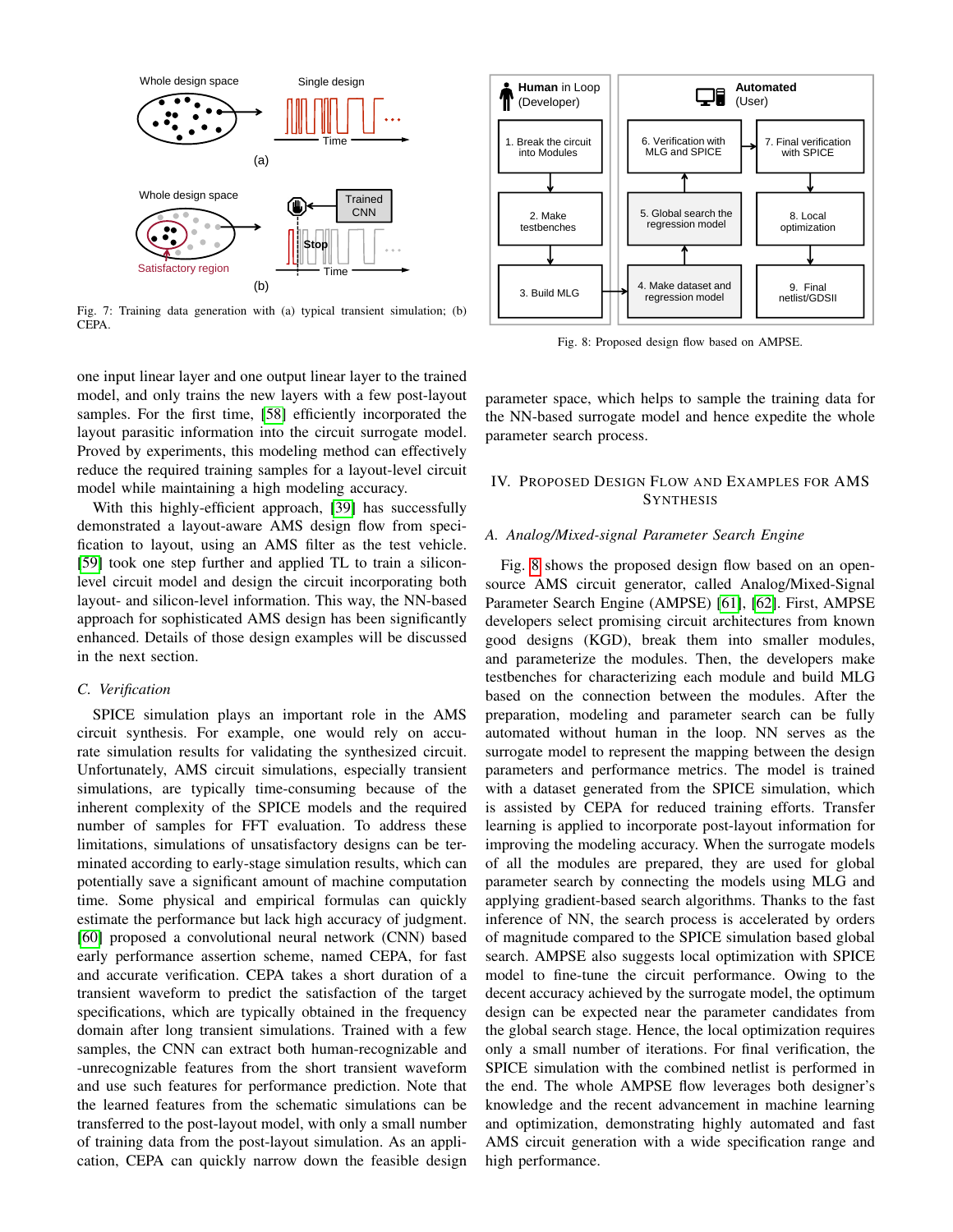<span id="page-5-0"></span>

*cin* Fig. 10: MLG of the SAR ADC.

*noisec*

*pws1 pws1 dlys1*  $dy_{si}$  *pwor pwbuf pwdrv dlyor dlybuf dlydrv*

 $dy_{RS}$ 

*vomin*

*dlyRDY*

*pwc*

### *B. Example 1: SAR ADC*

<span id="page-5-1"></span>*bw<sup>n</sup> bw<sup>p</sup> vmsb dlyDAC*

In this example, the design was a SAR ADC from [\[56\]](#page-7-36). As shown in Fig. [9,](#page-5-0) the ADC consists of four modules, i.e., track/hold and DAC, comparator, SAR logic, and a driver. There were 26 design parameters and 5 design specs. The objective was to satisfy all the specs while minimizing the power consumption. Fig. [10](#page-5-1) shows the MLG of the SAR ADC, where the shared edges among modules represent the interface elements. AMPSE could generate around 500 different design candidates within 7 minutes which satisfied the specs. Fig. [11](#page-5-2) shows the corresponding "banana" curve of the SAR ADC obtained by AMPSE. The plot depicts the possibility of the design outcomes for a given numbers of bits and sample rates. For a 6-bit 500 MS/s case, AMPSE reached similar performance as global search using the SPICE model while achieving almost 700 times faster search speed than the simulation-based method.

# *C. Example 2: Delta-Sigma and RF DACs*

In [\[60\]](#page-7-40), we demonstrated the design of delta-sigma DAC in 65nm CMOS technology. The capacitor delta-sigma DAC consists of one inverter-based driver, one capacitor, and associated digital circuits. We first utilized CEPA to rapidly explore the design parameter space of the DAC and locate the feasible region as the target design space. We then used NN to model the mapping between the design parameters and the performance metrics within this design space and applied TL with post-layout simulation results to improve the model. Finally, we applied gradient descent on the NN model to search for the best possible design parameter combinations given the specifications. The DAC layout was generated using a mixed-signal layout flow [\[60\]](#page-7-40). The fully synthesized deltasigma DAC achieved a 81 dB SFDR and 8.8-bit ENOB for 10 MHz signal bandwidth.

We have also explored RF-DAC-based AMS filter using time-approximation filter (TAF) architecture [\[37\]](#page-7-17). The filter

<span id="page-5-2"></span>

Fig. 11: Number of bits versus sampling rate.

mainly consists of eight-channel time-interleaved RF DACs and a TAF pattern control circuits. We synthesized the control circuits using standard digital design flow and the DACs using a custom mixed-signal layout flow. The custom flow incorporated the designer's insights, such as symmetry and dummy constraints, to ensure high performance. A top-level script then integrated the two parts. To derive a nearly optimum filter response for the TAF, the impulse response was first designed based on the mathematical analysis and then optimized with a coordinate descent algorithm. This hybrid approximation scheme significantly reduced the time approximation errors of TAF over a wide range of filter's specifications.

#### *D. Example 3: Silicon verified and enhanced VCO design*

In the last design example, we demonstrated a "from specification to silicon" design of voltage-controlled oscillators [\[59\]](#page-7-39). After training the schematic-level VCO model, we generated the layout samples using the ALIGN layout automation tool [\[63\]](#page-7-43) and developed the layout-level model via TL. With the layout-level model, we designed ten different VCOs via AMPSE, laid out and taped out the silicon chip in the 12nm FinFET technology. The fabricated VCOs were measured and evaluated in terms of oscillation frequency and power consumption at different control voltages. Compared to the layoutlevel design results, the silicon measurement results showed a 12% mean square variation. We then performed TL to tune the model using silicon-level samples (i.e., measurement data) and used the updated model to re-design the VCOs. Thanks to the silicon-level circuit model, the design flow could accurately predict the real silicon performance and found the corresponding design parameters with a 3.9% mean square prediction error.

### V. OPEN-SOURCE ECOSYSTEM FOR AMS DESIGN

Moving forward, the growing demands and design cost of AMS circuits continuously challenge circuit designers and EDA tool developers. Besides, it is well-known that AMS circuit design is a highly specialized research area, where experienced designers' knowledge and intuition play a key role in successful designs. The shortage of design expertise becomes the bottleneck of the current design capacity of the industry. The recent DARPA Posh Open Source Hardware (POSH) program aims for an open-source hardware IP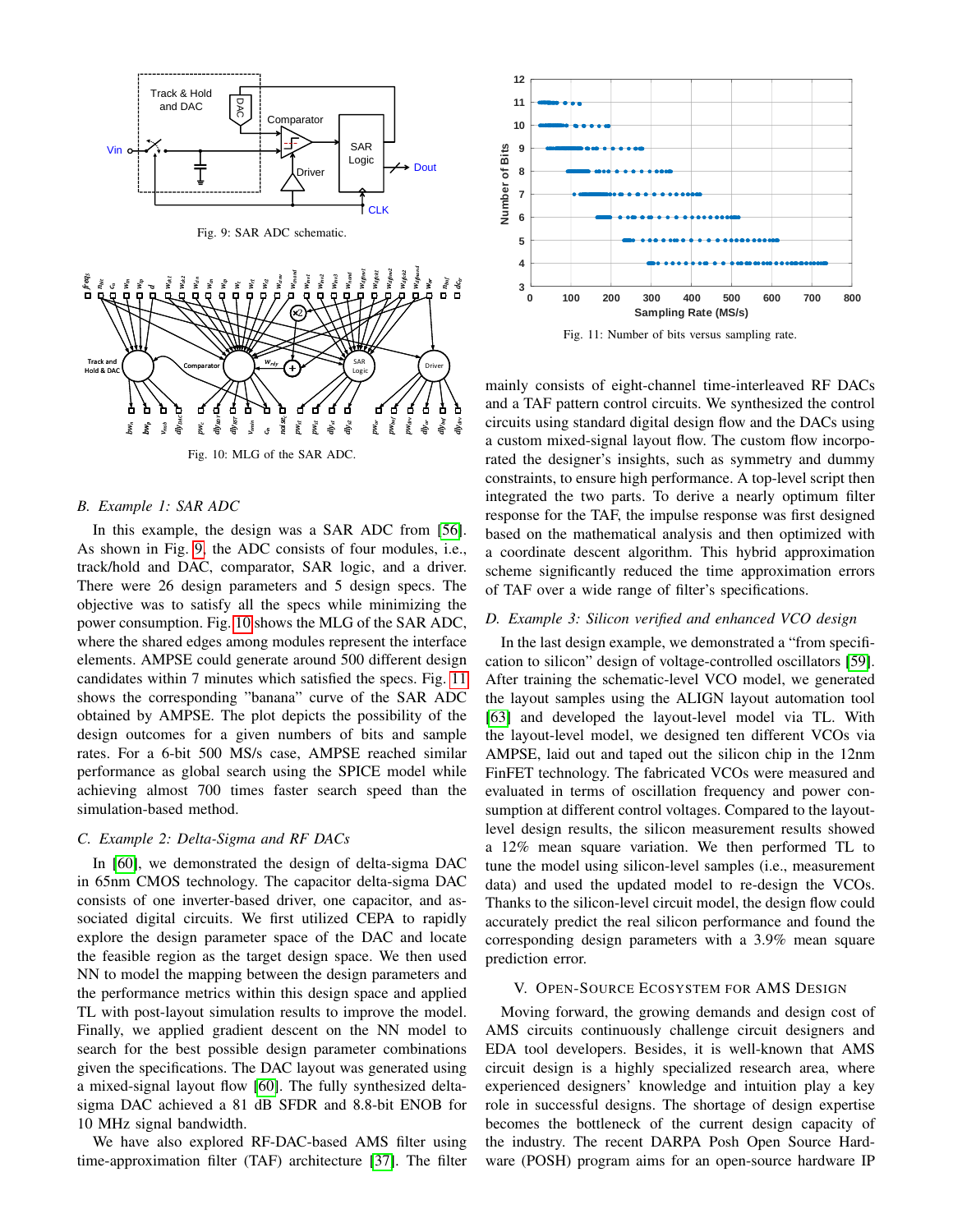<span id="page-6-13"></span>

Fig. 12: Open-source AMS design ecosystem.

ecosystem. The open-source environment is widely adopted in software and digital design. However, it is still a fresh concept in the AMS circuit community for its technology dependency, IP sensitivity, reliability requirement etc. In Fig. [12,](#page-6-13) we present a potential AMS circuit design ecosystem for sustainable and secure IP sharing, aiming to dramatically increase the AMS design capacity. The open-source AMS IP developers choose the silicon-proven circuit architectures and conduct the AMPSE flow to generate the surrogate models for a relatively large design parameter space. To avoid leaking out the confidential device model information, the developers should use the open-source predictive technology model (PTM) [\[64\]](#page-7-44) instead of the commercial process design kit (PDK) model for all the shared designs. The parameterized netlist, associated testbenches, and the surrogate models are all shared on the cloud. The IP developers can also upload verified design netlists with fixed parameters as KGDs. The IP users follow the procedure to obtain the desired AMS design:

- 1) Download the target IP netlist from the cloud.
- 2) Replace the PTM model used in the netlist with the actual PDK model.
- 3) Apply TL to obtain an accurate surrogate circuit model.
- 4) Use the surrogate model to find the circuit parameters that satisfy their design specifications.

IP users can also be developers by uploading the silicon/postlayout verified designs to the cloud repository. The kickoff of the open-source ecosystem can potentially lower the cost of AMS circuit development and promote more research outcomes to commercial products. Moreover, it can enable more complex AMS system innovation and integration that a single organization can never achieve.

#### VI. CONCLUSION

As the technology scaling no longer leads to cost reduction and significant circuit performance improvement, AMS design automation has been gaining increasing attention from both industry and academia. This paper discussed the two main thrusts of current AMS circuit synthesis: (1) AMS circuit evolution towards mostly digital architecture and (2) ongoing application of machine learning algorithms in EDA tools. After reviewing the pros and cons of the state-of-the-art approaches, a complete AMS design flow based on NN surrogate model has been presented with examples.

### ACKNOWLEDGMENT

The work is supported in part by DARPA ERI POSH program under Grant FA8650-18-2-7853 and in part by GlobalFoundries. The authors would like to thank Prof. Anthony F. J. Levi and Prof. Sandeep K. Gupta from the University of Southern California for technical discussions.

### **REFERENCES**

- <span id="page-6-0"></span>[1] A. B. Kahng, "New directions for learning-based IC design tools and methodologies," in *2018 23rd Asia and South Pacific Design Automation Conference (ASP-DAC)*. IEEE, 2018, pp. 405–410.
- <span id="page-6-1"></span>[2] G. Manganaro, "Emerging data converter architectures and techniques," in *2018 IEEE Custom Integrated Circuits Conference (CICC)*. IEEE, 2018, pp. 1–8.
- <span id="page-6-2"></span>[3] D. Robertson, A. Buchwald, M. Flynn, H.-S. Lee, U.-K. Moon, and B. Murmann, "Data converter reflections: 19 papers from the last ten years that deserve a second look," in *ESSCIRC Conference 2016: 42nd European Solid-State Circuits Conference*. IEEE, 2016, pp. 161–164.
- <span id="page-6-3"></span>[4] A. L. Loke, D. Yang, T. T. Wee, J. L. Holland, P. Isakanian, K. Rim, S. Yang, J. S. Schneider, G. Nallapati, S. Dundigal *et al.*, "Analog/mixed-signal design challenges in 7-nm CMOS and beyond," in *2018 IEEE Custom Integrated Circuits Conference (CICC)*. IEEE, 2018, pp. 1–8.
- <span id="page-6-4"></span>[5] J. Mitola, "The software radio architecture," *IEEE Communications magazine*, vol. 33, no. 5, pp. 26–38, 1995.
- <span id="page-6-5"></span>[6] B. Murmann and B. E. Boser, "A 12-bit 75-MS/s pipelined ADC using open-loop residue amplification," *IEEE Journal of Solid-State Circuits*, vol. 38, no. 12, pp. 2040–2050, 2003.
- <span id="page-6-6"></span>[7] Y. Chiu, C. W. Tsang, B. Nikolic, and P. R. Gray, "Least mean square adaptive digital background calibration of pipelined analog-to-digital converters," *IEEE Transactions on Circuits and Systems I: Regular Papers*, vol. 51, no. 1, pp. 38–46, 2004.
- <span id="page-6-7"></span>[8] A. M. Ali, H. Dinc, P. Bhoraskar, S. Bardsley, C. Dillon, M. McShea, J. P. Periathambi, and S. Puckett, "A 12-b 18-GS/s RF sampling ADC with an integrated wideband track-and-hold amplifier and background calibration," *IEEE Journal of Solid-State Circuits*, vol. 55, no. 12, pp. 3210–3224, 2020.
- <span id="page-6-8"></span>[9] S. Su and M. S.-W. Chen, "A 12-bit 2 GS/s dual-rate hybrid DAC with pulse-error pre-distortion and in-band noise cancellation achieving  $> 74$  dBc SFDR and  $<$ -80 dBc IM3 up to 1 GHz in 65 nm CMOS," *IEEE Journal of Solid-State Circuits*, vol. 51, no. 12, pp. 2963–2978, 2016.
- [10] C.-H. Lin, K. L. J. Wong, T.-Y. Kim, G. R. Xie, D. Major, G. Unruh, S. R. Dommaraju, H. Eberhart, and A. Venes, "A 16b 6GS/s nyquist DAC with IMD <-90dBc up to 1.9 GHz in 16nm CMOS," in *2018 IEEE International Solid-State Circuits Conference-(ISSCC)*. IEEE, 2018, pp. 360–362.
- <span id="page-6-9"></span>[11] S. Su and M. S.-W. Chen, "A 16-bit 12-GS/s single-/dual-rate DAC with a successive bandpass delta-sigma modulator achieving <- 67-dBc IM3 within DC to 6-GHz tunable passbands," *IEEE Journal of Solid-State Circuits*, vol. 53, no. 12, pp. 3517–3527, 2018.
- <span id="page-6-10"></span>[12] J. Wu, G. Cusmai, A. Wei-Te Chou, T. Wang, B. Shen, V. Periasamy, M.-H. Hsieh, C.-Y. Chen, L. He, L. K. Tan *et al.*, "A 2.7 mW/channel 48–1000 MHz direct sampling full-band cable receiver," *IEEE Journal of Solid-State Circuits*, vol. 51, no. 4, pp. 845–859, 2016.
- <span id="page-6-11"></span>[13] S. Spiridon, J. van der Tang, H. Yan, H.-F. Chen, D. Guermandi, X. Liu, E. Arslan, F. van der Goes, and K. Bult, "A 375 mW multimode DAC-based transmitter with 2.2 GHz signal bandwidth and in-band IM3 <58 dBc in 40 nm CMOS," *IEEE journal of solid-state circuits*, vol. 48, no. 7, pp. 1595–1604, 2013.
- <span id="page-6-12"></span>[14] R. B. Staszewski, J. L. Wallberg, S. Rezeq, C.-M. Hung, O. E. Eliezer, S. K. Vemulapalli, C. Fernando, K. Maggio, R. Staszewski, N. Barton *et al.*, "All-digital PLL and transmitter for mobile phones," *IEEE Journal of Solid-State Circuits*, vol. 40, no. 12, pp. 2469–2482, 2005.